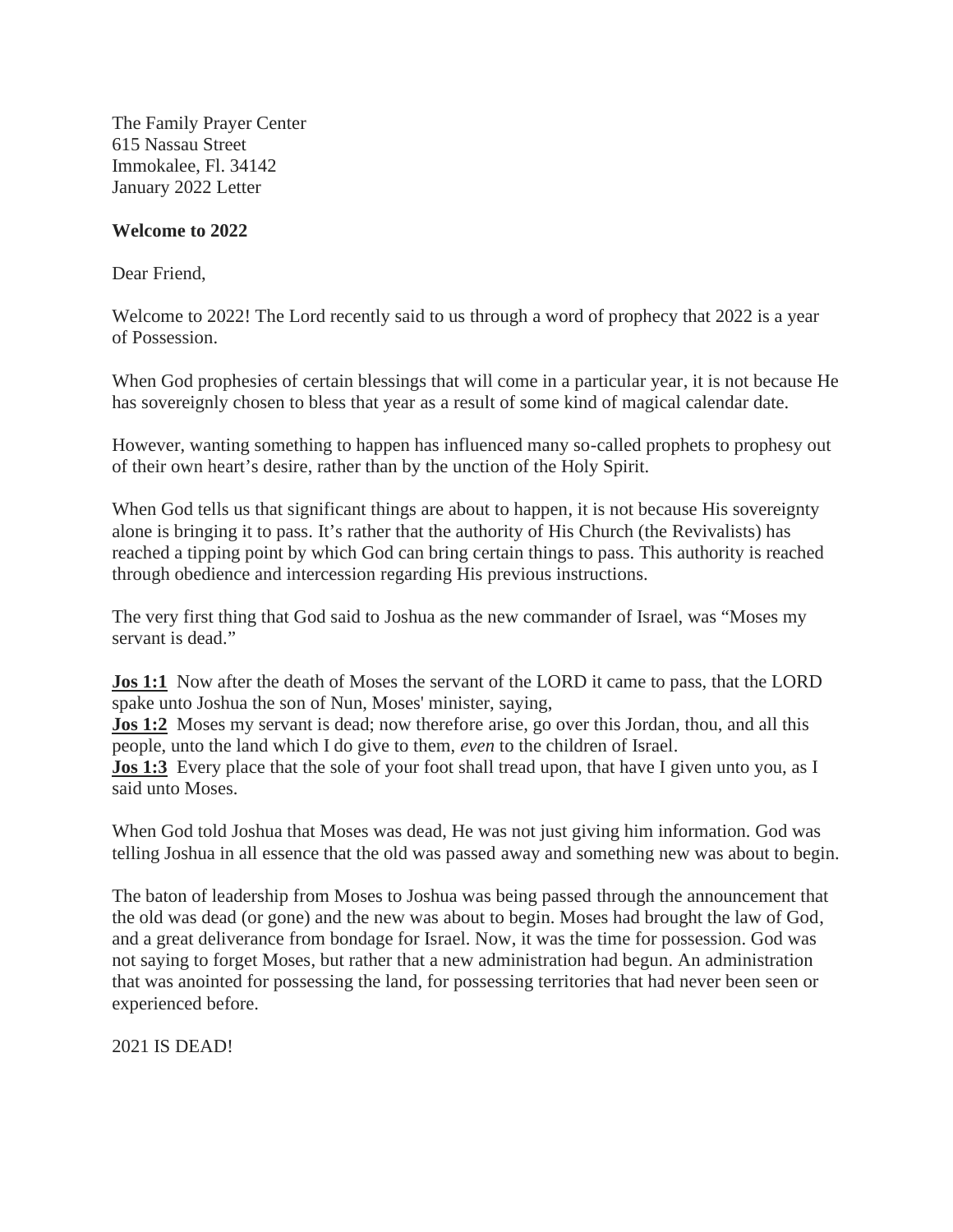Now, it is not dead in all of the spiritual ground that we have won through obedience on our way to Revival, but it is dead in the essence that we cannot stop at any place until we reach the full possession of the outpouring. Every victory in 2021 is still ours. Every temporary defeat experienced then only empowers us now with more determination not to look back, but to proceed further until we reach the promised land of REVIVAL!

Recently, we have been given two significant prophecies here in Immokalee. I feel that both of these prophecies help point a directional compass towards 2022. The first prophecy was given on December 12th and is titled "It's You or Else, I Have No Plan B." The second prophecy was given on December 29th, the last church service of 2021, and it is titled "2022 is the Year of Possession."

At the close of this letter, I am going to include both of these prophecies. They are quite lengthy, but I want to make sure that each of you have access to read what God has said. Both of these prophecies can also be accessed at our website in the prophecy section. They are there in both MP3 and PDF format for your convenience.

I encourage you to read through these in the coming days slowly and precisely, and ask the Holy Spirit for His commentary to you personally for the coming year. I'm going to give a short list of some of the significant things said in these prophecies only as an advertisement, hoping that you will look deeper into these prophecies as time allows.

-A redefining of the Church is coming.

-The burden of the Lord will be placed upon us.

-Inconveniences for the purpose of Revival are coming.

-Our time will be multiplied for the purpose of more prayer and intimacy.

-Don't ask for this if you are not serious.

-Do not settle for second best.

-Subtle attacks will come to divert.

-Take no other route.

-Stay in God's presence, fastings, and prayer.

-Increase what we are doing.

-Never get hardened to the Message.

-We are God's hope in the earth.

-God has no second plan.

-Lay down excuses.

-These is no plan B.

-It is us, or else Revival will not come.

-Take this all the way to the end.

-Visions, dreams, and angelic visitations will increase to the spiritually mature.

-Things that happened in the book of Acts will begin to increase.

-God is building up His spiritual forces around us for the purpose of Revival.

-Notable miracles will mark this year.

-2022 is a year of possession.

-Coming through the fires of purging is coming to a temporary close for the purpose of expansion.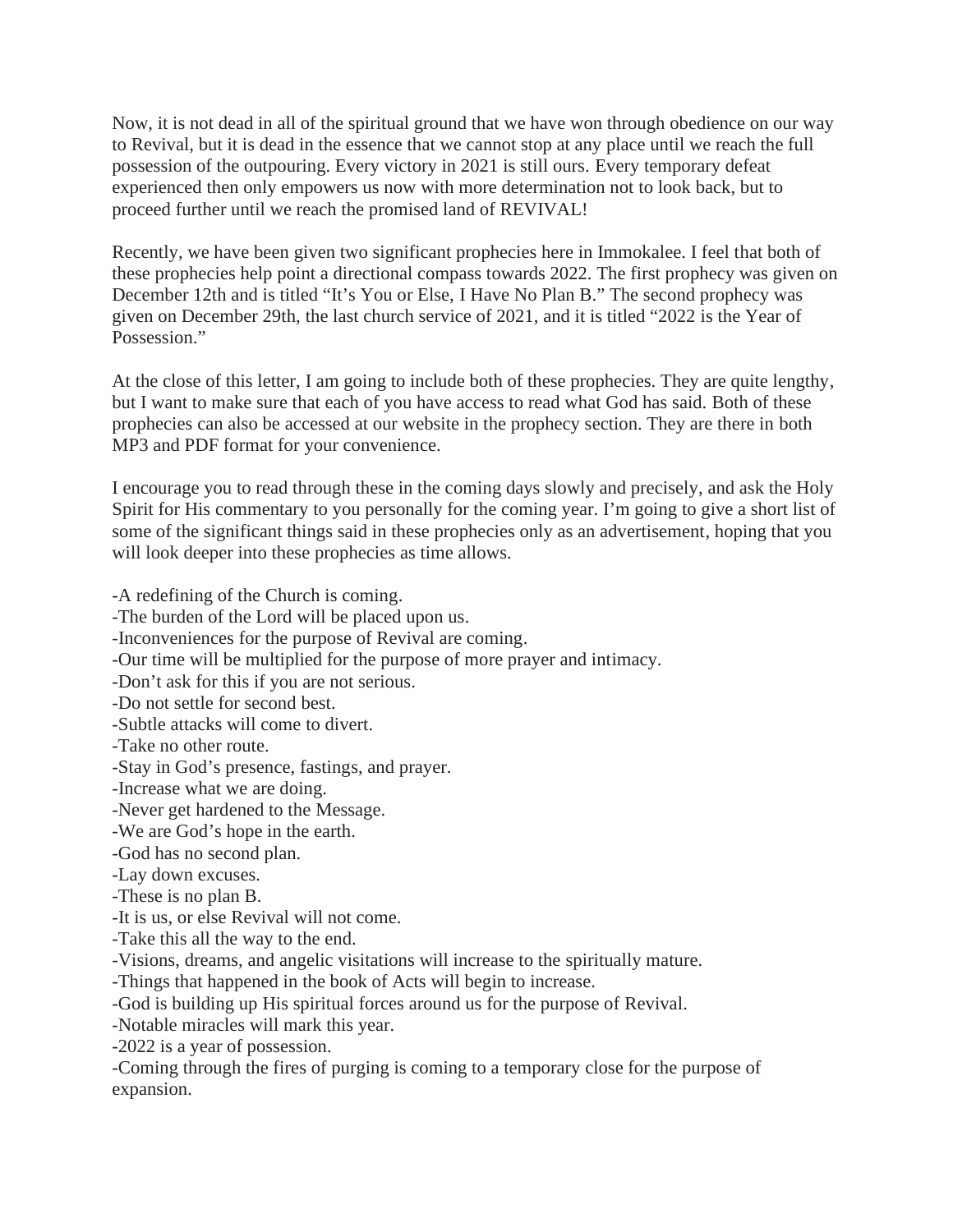2022 will not be without spiritual warfare. The purging process is always a part of our mortification, but I believe that we have a promise of possessing things in the spirit that we have never seen before. May God expand your spiritual tents in 2022 to possess the gates of your spiritual enemies and take the promised land of Revival!

I want to thank you with all my heart for everything that you gave spiritually and financially in 2021. We saw a year of spiritual expansion and you were a major part of that. Candy and I love you and appreciate your ministry so much. May God's blessings rest upon you!

Blessings, Pastor Bronc

## **It's You or Else, I Have No Plan B** Prophecy211212 – December 12, 2021

----------

There is coming a redefining to humanity of what the Church is, and the true message of Christ. This will not be seen to start with by the multitudes, but is growing in places and secret places across the land, and in private places of worship and small gatherings. People that are asking for more of Me, I'm coming in their lives and placing upon them a burden that they will not be able to escape. Do not ask for this – do not ask for more of Me, says the Spirit of the Lord, if you are not serious. Because I will come to you and I will invade your life, and I will even at times inconvenience your life for more of Me, says the Spirit of the Lord. For those who ask, and those who seek, and those who knock, they will be answered, they will find, and it will be opened unto them. But the defining of how I will come to start with for many of you will be a difference in your life that will redefine many places of your life.

Some are in a quandary, believing that your heart is petitioning Me for more of Me, says the Lord, and yet not fully persuaded if you're are able to make the journey of commitment and inconvenience. But I say unto you that for those of you that will invest yourself, I will multiply your time. What took you hours will only be moments. What occupied hours of brain time and searching will come through My authority. And much will be given to you to dictate through the Spirit and to accomplish more, even to the extent that more time will be given to you, that you'll have leftover time. The temptation will be to do more in the natural with what time you have. But I say unto you, says the Spirit of the Lord, that I'm going to sow in your life the benefits, and you'll reap the benefits of having more authority over your time. Use your time wisely and redeem the time, says the Lord. Spend more time in presence, and in intimacy, and in fellowship with Me, says the Spirit of the Lord. For I'm seeking to redefine what Christianity looks like.

The world has seen a powerless, sin-filled Church that is more of a country club and something to belong to than a viable, spirit-filled, righteous, walking Church filled with Jesus. Many of your friends and many of your acquaintances do not even know that you go to a place like this that is seeking an outpouring to change the world. That is going to change. Do not ask for this unless you're ready to be inconvenienced. But you will at some point have to make a choice. Either you'll harden your heart and live in a place where you make up your mind to settle for second best, or else you will choose to go all the way with Me, says the Spirit of the Lord.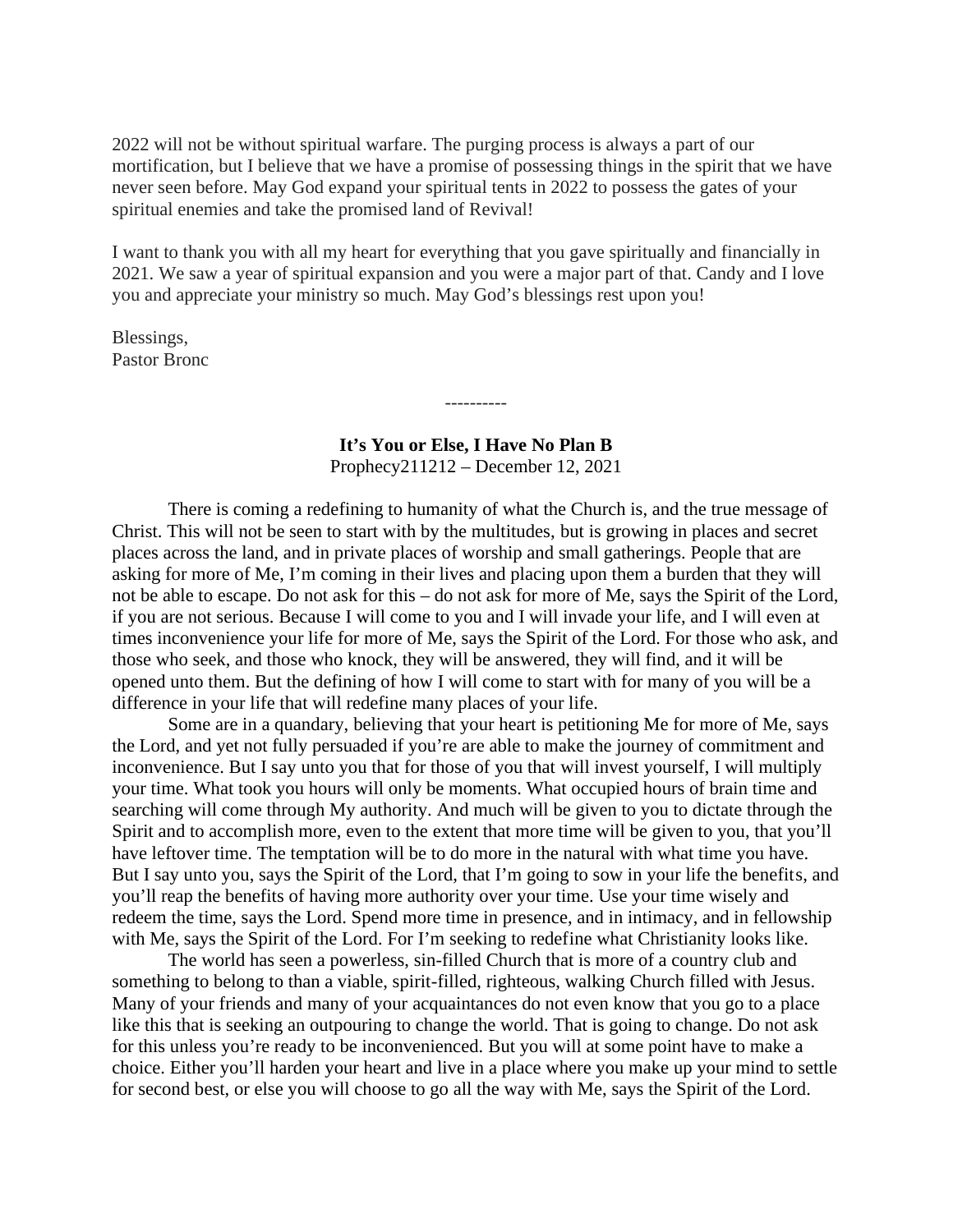Some of you and even many of you that are standing here today will not be here in time to come. You'll choose another path. You'll choose a more convenient path. But for those who will stay, the reward will be great. Do not settle in these final hours for anything less than perfect, says the Spirit of the Lord. As I have said in another place that a very subtle attack is coming, I will say in this place, I will herald that and say a second to that, that there is a subtle attack coming to the Body of Christ, to those who are called revivalists. Do not settle for second best. Do not go another way, do not choose another purpose, do not figure out another route. Stay in My presence. Stay in fastings. Stay in prayers. The earth has never seen in two thousand years a group that will emerge like you will emerge.

I am not saying to you that you will get smaller, but if you do get smaller, if this House gets smaller and even whittles down to even a smaller number, do not fear and do not relent. Increase, increase, increase, increase, increase, increase, increase, says the Spirit of the Lord. Do not say within your heart, "I have heard these things before, and oh, I hear them being said again today." Do not harden your heart, says the Spirit of Grace. For these things are being said to you because I love you, and because I have found a place within your hearts as a group of people that I can say these things. And if a man bears fruit, did I not say that I will come and purge that man, that woman, that they would bear more fruit? says the Spirit of Grace.

You are My hope in the earth. I have no second plan. For those of you that are watching and those that are in here, this is all one prophecy to everyone. (And as He said to this group, so He says to you, many of you that are watching,) some of you, if you do not garrison your hearts, you will not be here a year from now. But I will keep you, says the Spirit of Grace. I will hedge you in. Some things are coming that will sparkle, and some things with glitz, and some things that will resemble almost the closeness of power that we are seeking God for. It will have a great resemblance to this calling. And yet I say unto you, do not take that door. Do not take that door, don't go [down] that path. The doctrine is not as sure. The path is not as filled with righteousness and godly integrity. Stay on this path, says the Spirit of Grace. This is the path of the apostles. This is the path laid down by the foundation of your Apostle, the Lord and Savior Jesus Christ. Do not choose the easy route. I will vitalize, I will bring vitality to your spirit. Don't be lazy in your spirit. Don't take the easy route. Don't expect someone to do it for you. He who has ears to hear, hear what the Spirit has to say.

I'm calling all of you as sons and daughters, as priests and priestesses, to stand before Me. Whatever your part is on a daily basis, it's vital to this. You add to the river. Your stream adds to the river, says the Spirit of Grace. It may not be the hours that your pastor is praying, it may not be the hours that some of your leaders are praying, but if you are obedient, truly obedient to what I've asked you to do, then you're doing your part. But lay down excuses. Lay down excuses of why you cannot pray, why you cannot be in church more. Lay down excuses. For many of you have said, "I've received this clearance from the Lord. I've heard from God." Go back, and recheck the voice. Now that you are more mature and deader – none are completely dead yet to the things of the flesh, not even the one speaking presently – but the more dead you are to the flesh, the clearer My voice comes. You have two voices speaking to you, [and one is] the voice of the flesh which will often describe or camouflage itself as the voice of the Spirit. But the deeper you go in Me, the more you will be able to distinguish whether it is you pacifying your flesh and giving it an excuse of why you cannot pray more, or whether it is truly My Spirit giving you a good conscience concerning the activities of your life.

Follow Me in the days ahead. You have no idea how much I need you. You call upon Me and call Me Lord and Master, and so I am, says the Spirit of Grace, to provide for you. But I turn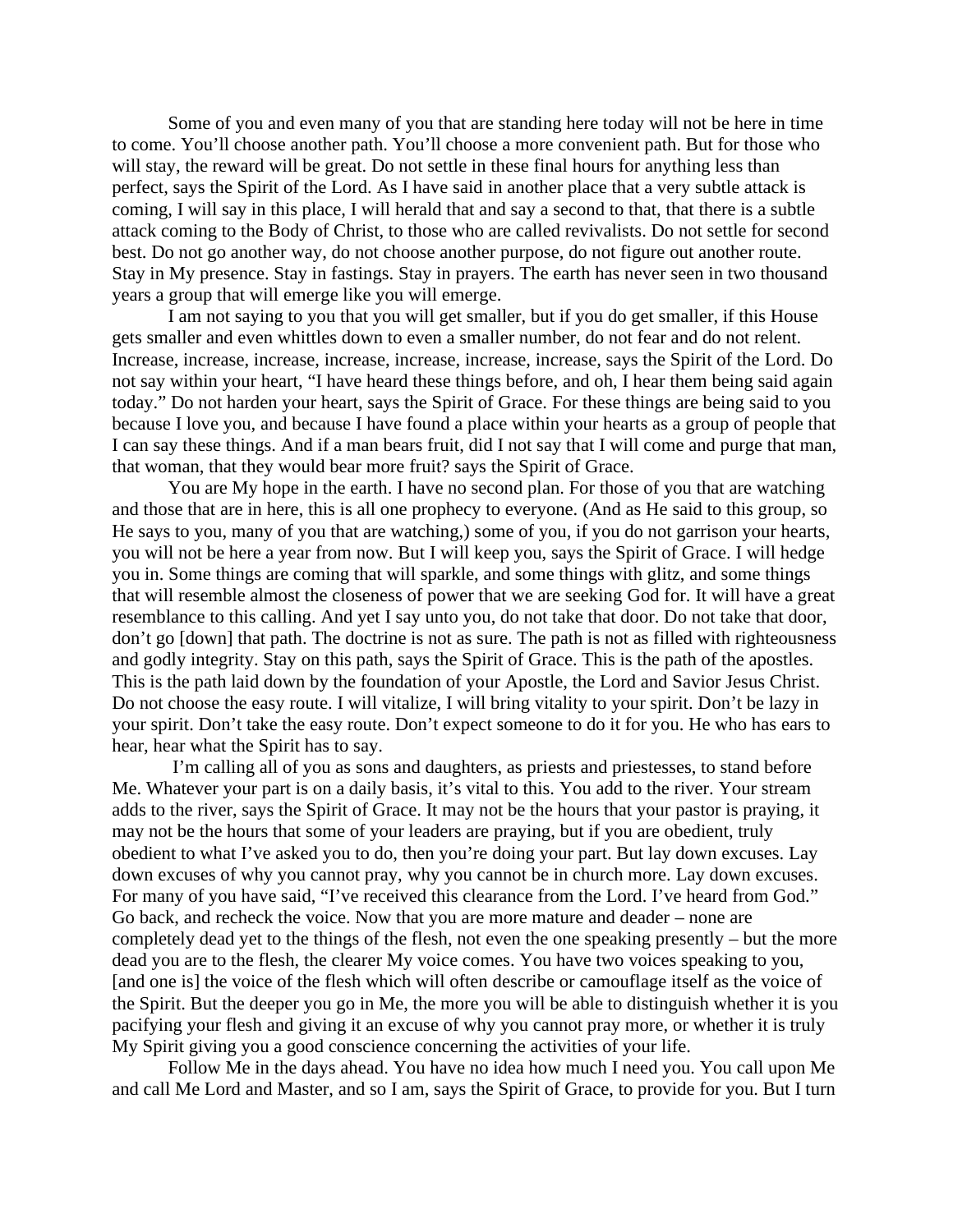to you and say, I have no hope on the earth except you on this plane. This is your part. This is your assignment in the earth, to receive this outpouring. Much of My Church will never progress past programs. And I will bless them a hundred fold where they're at, but they will never progress. It will do you no good to look at certain churches and say, "Lord, pour out Your Spirit," because some of them, though the pastor is saved and the people are saved, they'll never go past programs. That's all they'll ever see, and I will take a great multitude in the Harvest from them. But understand this, if you have heard with your ears this journey, then you've heard, "Come up higher," says the Spirit of Grace. And for you, I'm laying My hand upon you to come up into a place where your eyes see. They see the truth, and your ears hear the truth, and you will never be satisfied with programs, says the Spirit of Grace.

You are My prize in the earth, and all correction that I ever give you, I give you desiring for you to know My affirmation, and My love, and My hope for you. There is no plan B. There is no secondary choice. Many have said that "If I fail, then the Lord will raise up someone behind me." This is foolishness, says the Spirit of the Lord. For when I take a man or a congregation and groom them for twenty, and thirty, and forty, and fifty years, and bring them to a place of fruition where they can bring forth, if they stop their journey or if they turn, or if a man called or a woman called stops and turns aside, I have no other plan. For I have groomed them for decades for a purpose. I cannot raise up overnight someone that has no knowledge, someone who has no strength in prayer, someone who is not grown up in maturity. It's you or else, says the Spirit of Grace. If you fail in this assignment, then it will be many, many, many, many more decades for this region. For the time is now, and the time is short. Stay in your place, and stay in your assignment, says the Spirit of Grace.

## **2022 Is the Year of Possession**

Prophecy211229 – December 29, 2021

All the way, says the Spirit of Grace. Take it all the way to the end. And for many in this place and for many who are watching, a light has appeared in the darkness, and a compass has begun to arise in your spirit of the reality of what it takes to go all the way. And when this revelation is accompanied by a grace to take you in, says the Spirit of the Lord, do not push and shove of your own self as if to make your way, but know that the grace that you feel in the call to come apart is also an empowerment to lay down your life, to see things that you have never seen and to experience things that you have never seen, says the Spirit of the Lord.

Visions and dreams and even open visions will be being experienced by the qualified, by those who are living in a place of maturity wherewith I can come and expand what I am doing in this house [church] and in other houses [churches] like this. Open visions and seeing things in the Spirit realm that will empower your going forward will become more and more the order of the day, says the Spirit of the Lord. And everything that accompanied the Book of Acts, those who were coming into the fullness, as in visitations of My Spirit, angelic visitations and everything necessary for this to take place, understand that there is a bulwark in the Spirit that is happening around you, says the Spirit of the Lord.

What I am saying specifically is there is a building up around you of My force and of angelic hosts, and the Holy Spirit is receiving instructions through your prayers to the Father, and the Father and the Lord of the Church giving instructions for the things that will be being instituted and taking place in the recent months to come, says the Spirit of the Lord. 2022 is a